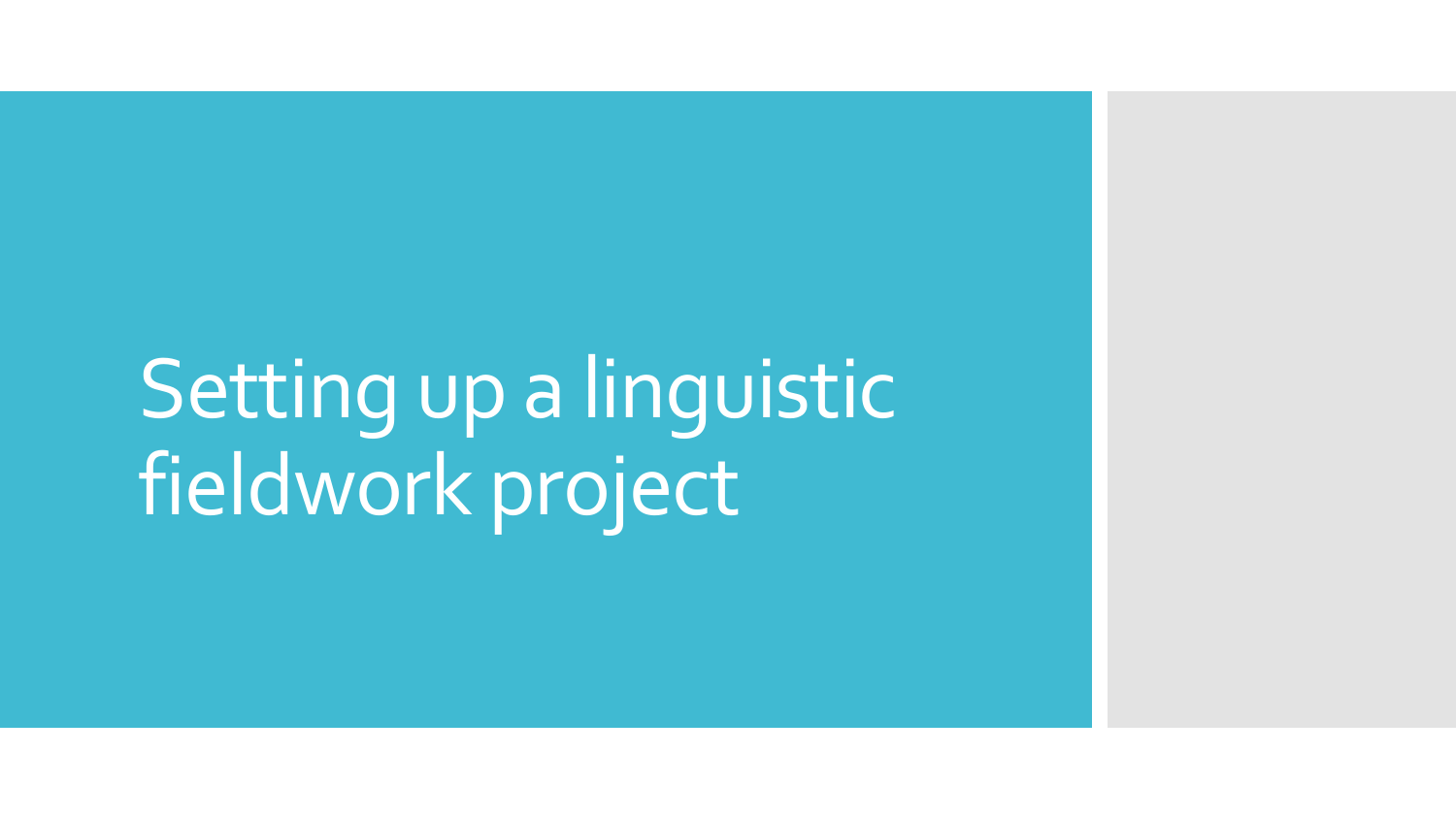# What is fieldwork?

|                       | <b>FIELDWORK</b>                                          | <b>FIELDWORK</b>                          | <b>LEAST FIELD-WORK-</b>            |
|-----------------------|-----------------------------------------------------------|-------------------------------------------|-------------------------------------|
|                       | <b>PROTOTYPE</b>                                          | <b>COUNTERTYPE</b>                        | <b>LIKE</b>                         |
| <b>ELICITEE</b>       | Other                                                     | Self                                      | Introspection                       |
| ELICITOR/OBSERVER     | Self                                                      | Other                                     | Secondary data                      |
| <b>DISTANCE</b>       | Far                                                       | Near                                      | One's domicile                      |
| <b>SETTING</b>        | Small                                                     | Large                                     | City, university                    |
| <b>DURATION</b>       | Long                                                      | Short                                     | Brief stopover                      |
| LANGUAGE              | Exotic                                                    | Well-known                                | One's own                           |
| <b>SUBJECT MATTER</b> | Languages as used in<br>their natural/cultural<br>context | Language in general<br>as a formal system | Abstract syntax                     |
| <b>DATA</b>           | Naturalistic                                              | Controlled                                | Synthetic speech                    |
| <b>MOTIVATION</b>     | Languages-driven                                          | Theory-driven                             | <b>Mathematical</b><br>$line\alpha$ |

linguistics

#### Hyman (2001): "a state of mind" -> prototype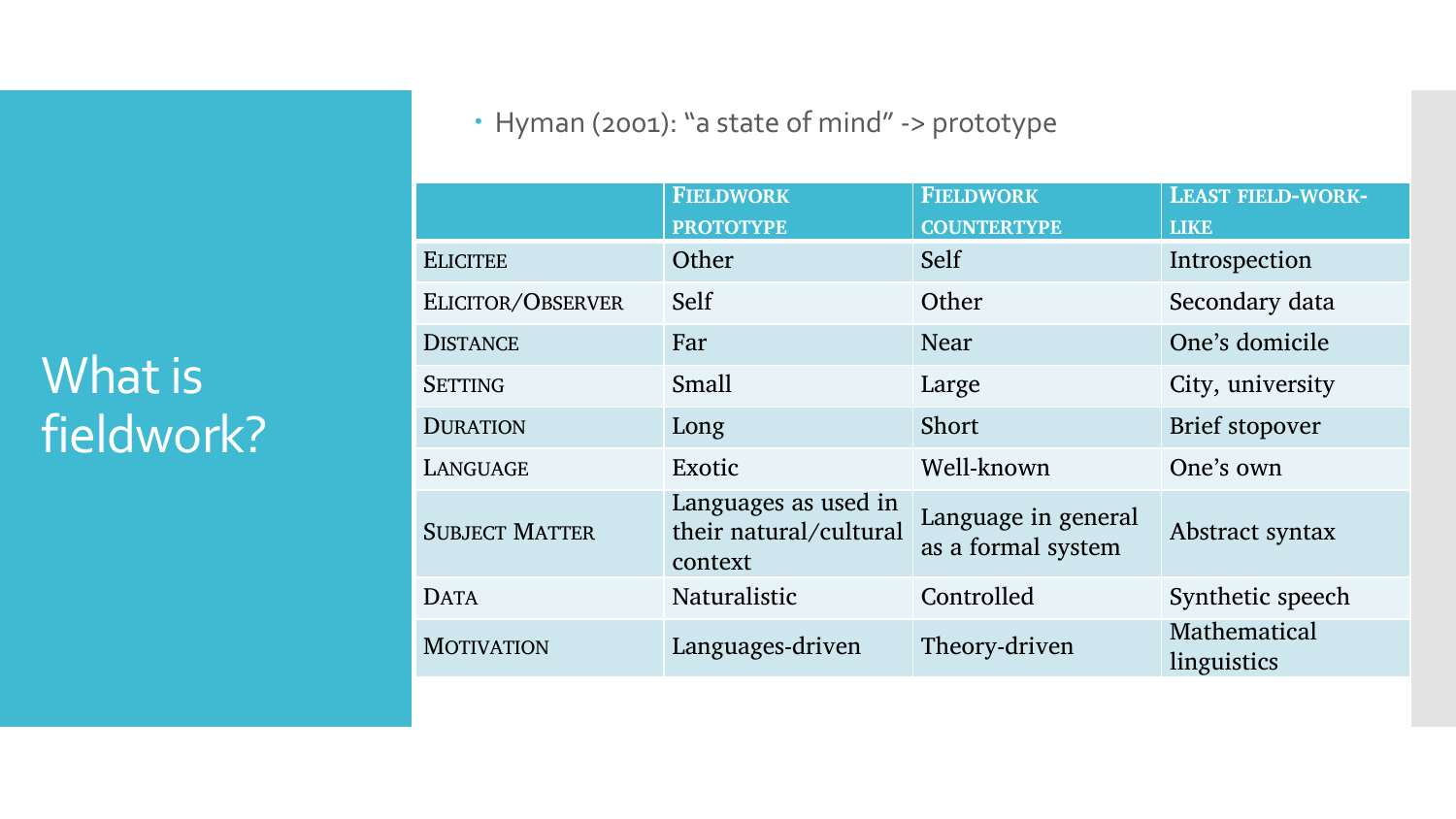# Why do fieldwork?

- Language endangerment
- Underdocumentation
- Linguistic theory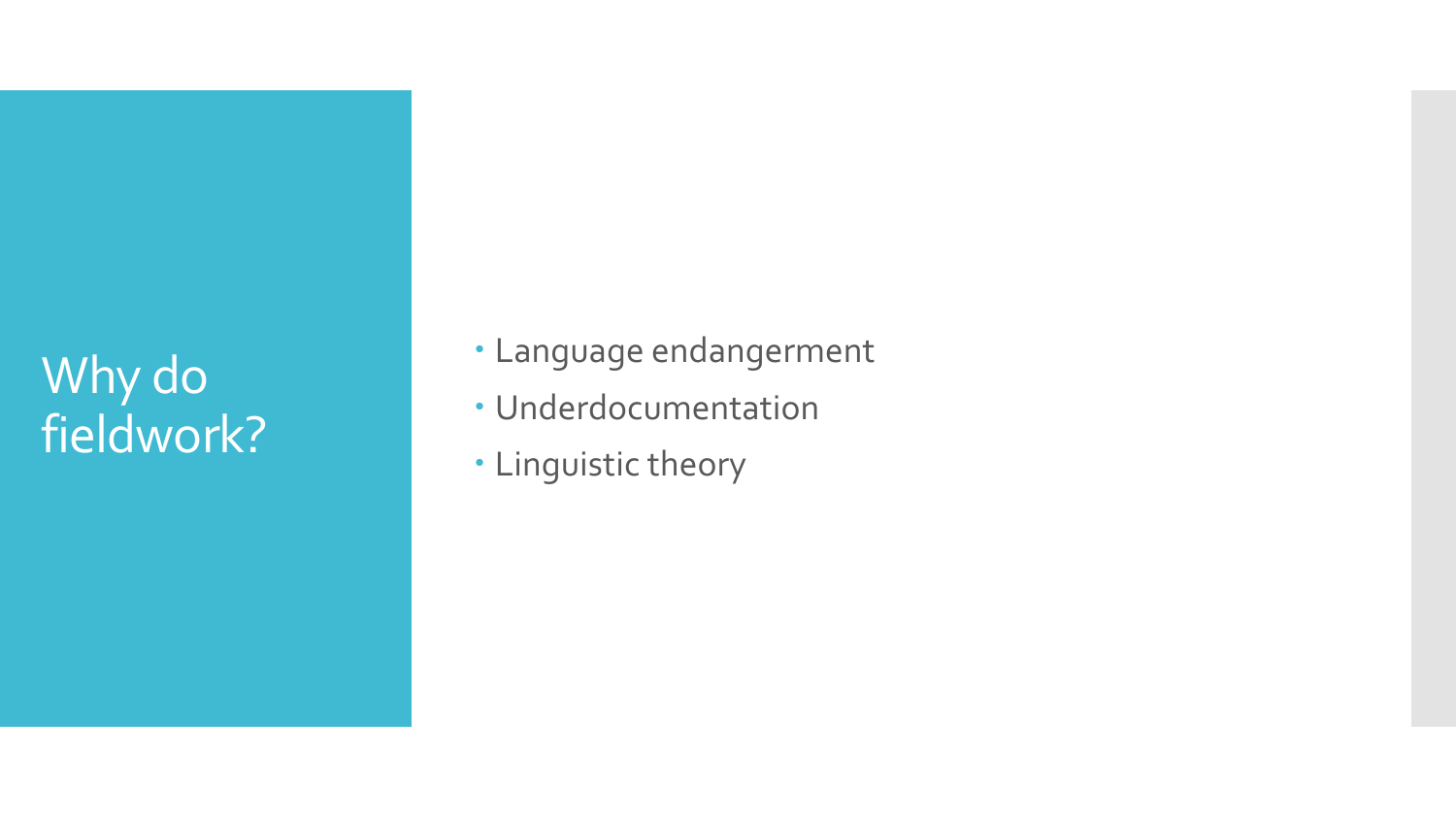# EGIDS (Ethnologue)

| Level          | Label                  | Description                                                                                                                                                    |
|----------------|------------------------|----------------------------------------------------------------------------------------------------------------------------------------------------------------|
| 0              | International          | The language is widely used between nations in trade,<br>knowledge exchange, and international policy.                                                         |
| 1              | National               | The language is used in education, work, mass media, and<br>government at the national level.                                                                  |
| $\overline{2}$ | Provincial             | The language is used in education, work, mass media, and<br>government within major administrative subdivisions of a<br>nation.                                |
| 3              | Wider<br>Communication | The language is used in work and mass media without official<br>status to transcend language differences across a region.                                      |
| 4              | Educational            | The language is in vigorous use, with standardization and<br>literature being sustained through a widespread system of<br>institutionally supported education. |
| 5              | Developing             | The language is in vigorous use, with literature in a standardized<br>form being used by some though this is not yet widespread or<br>sustainable.             |
| 6a             | Vigorous               | The language is used for face-to-face communication by all<br>generations and the situation is sustainable.                                                    |
| 6b             | Threatened             | The language is used for face-to-face communication within all<br>generations, but it is losing users.                                                         |
| 7              | Shifting               | The child-bearing generation can use the language among<br>themselves, but it is not being transmitted to children.                                            |
| 8a             | Moribund               | The only remaining active users of the language are members of<br>the grandparent generation and older.                                                        |
| 8b             | Nearly Extinct         | The only remaining users of the language are members of the<br>grandparent generation or older who have little opportunity to<br>use the language.             |
| 9              | Dormant                | The language serves as a reminder of heritage identity for an<br>ethnic community, but no one has more than symbolic<br>proficiency.                           |
| 10             | Extinct                | The language is no longer used and no one retains a sense of<br>ethnic identity associated with the language.                                                  |

#### Table 1 . Expanded Graded Intergenerational Disruption Scale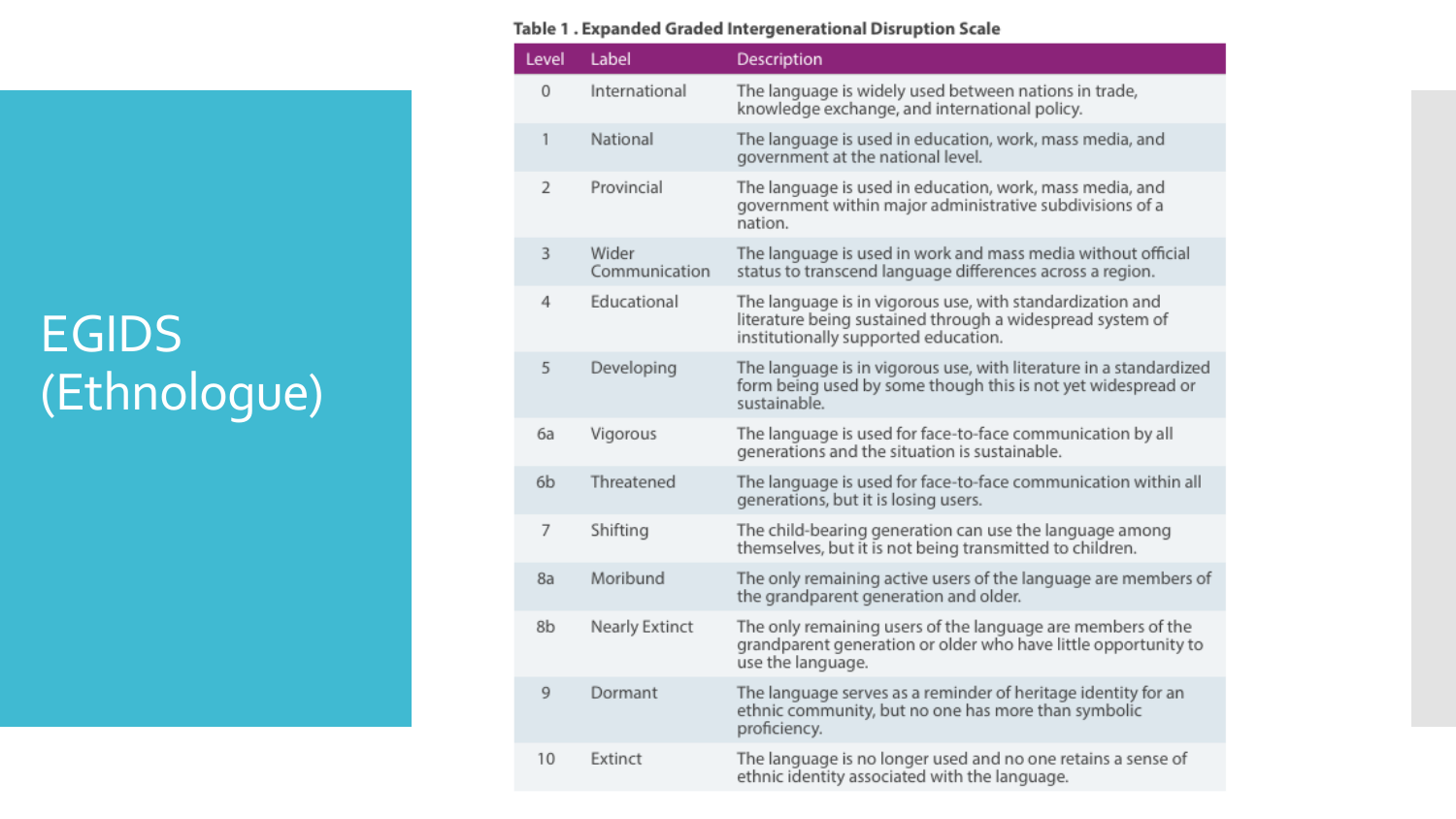# UNESCO Atlas of World's Languages in Danger

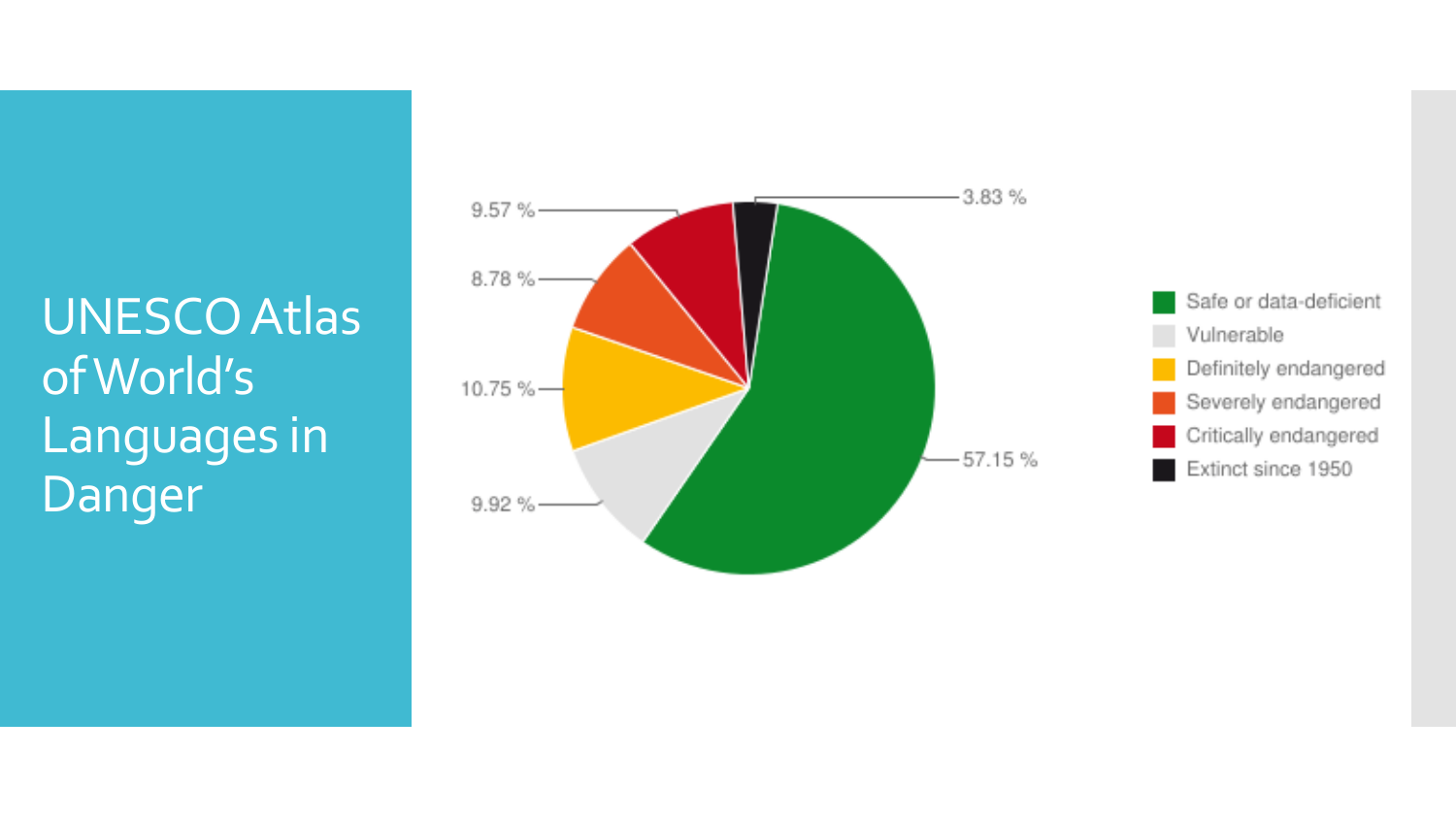## So what?

- Language endangerment occurs often in situations of inequality
- Language is part of, and a carrier of, local cultures, so preserving/activating a language can keep cultural traditions alive
- As linguists we want to study as many languages as possible (for reconstruction, UG, etc.)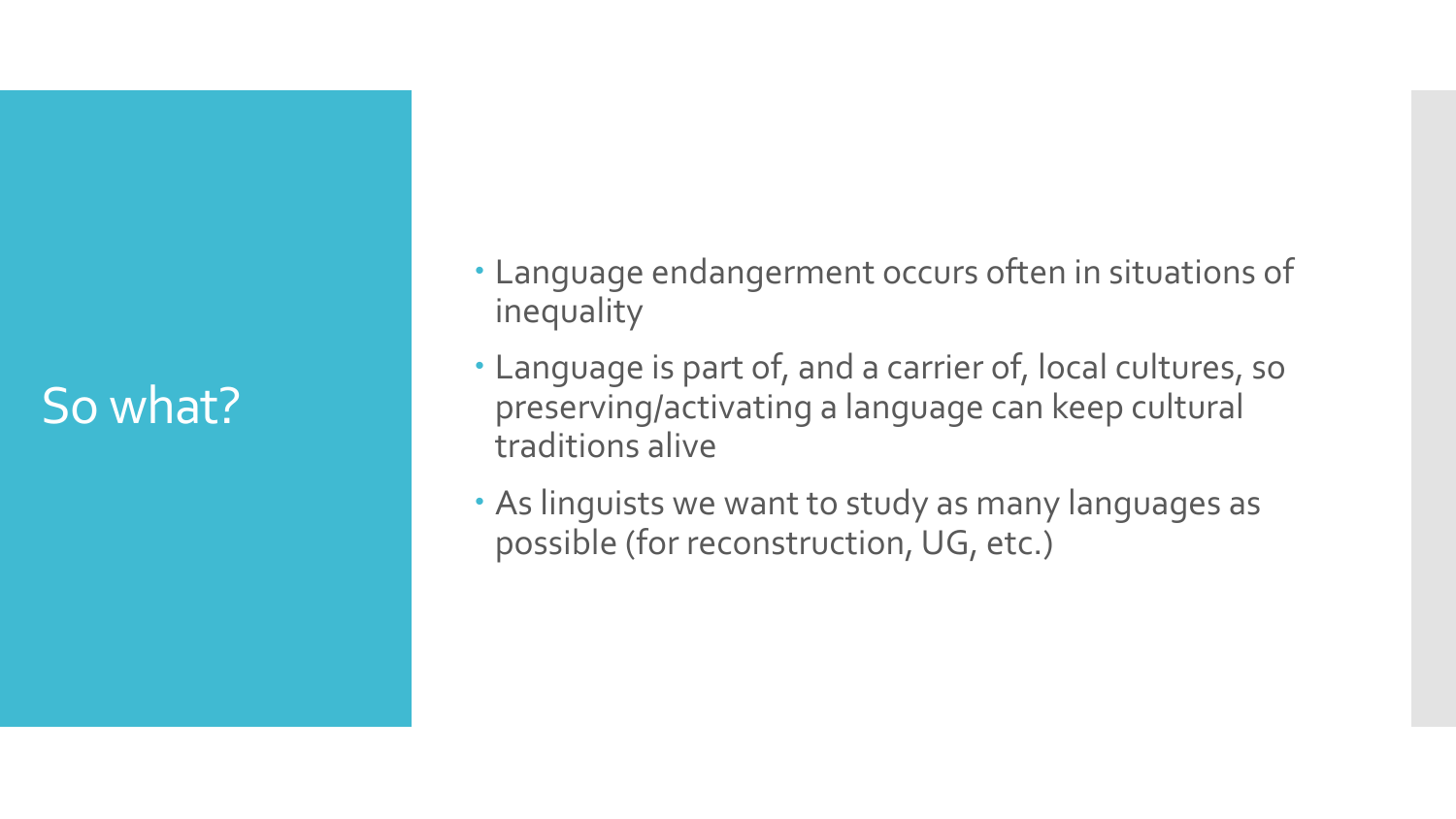So what does fieldwork have to do with it?

- Documentation can help renew the interest and motivation of native speakers
- Description provides a basis for language materials
- Materials can help revitalise a language
- Documentation provides access to the language data even if the language does eventually die.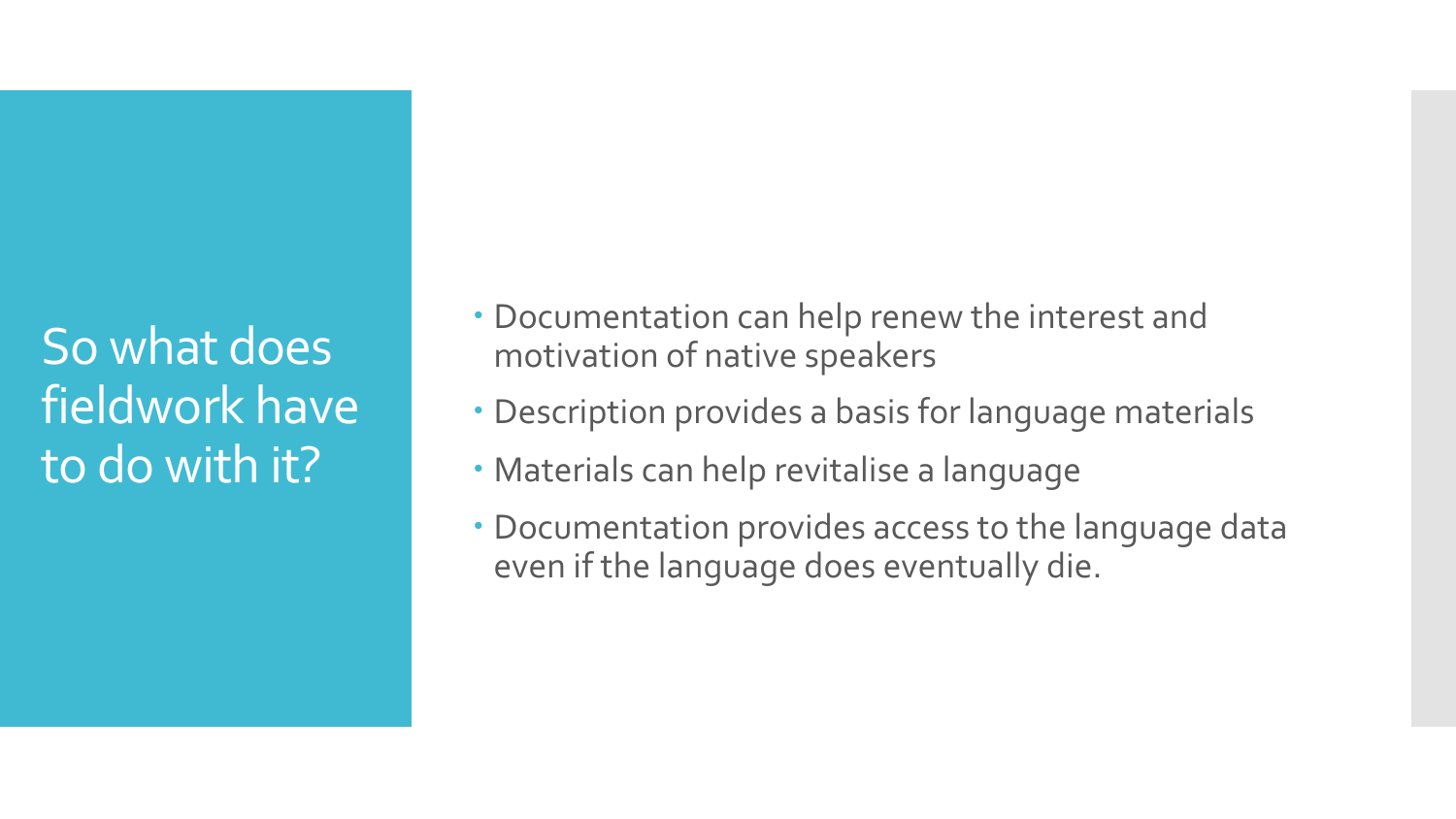# Underdocumentation

- Basically, a word list or a 100-page reference grammar are not enough to answer more complicated and detailed linguistic questions
- So we need to get out there and gather more data!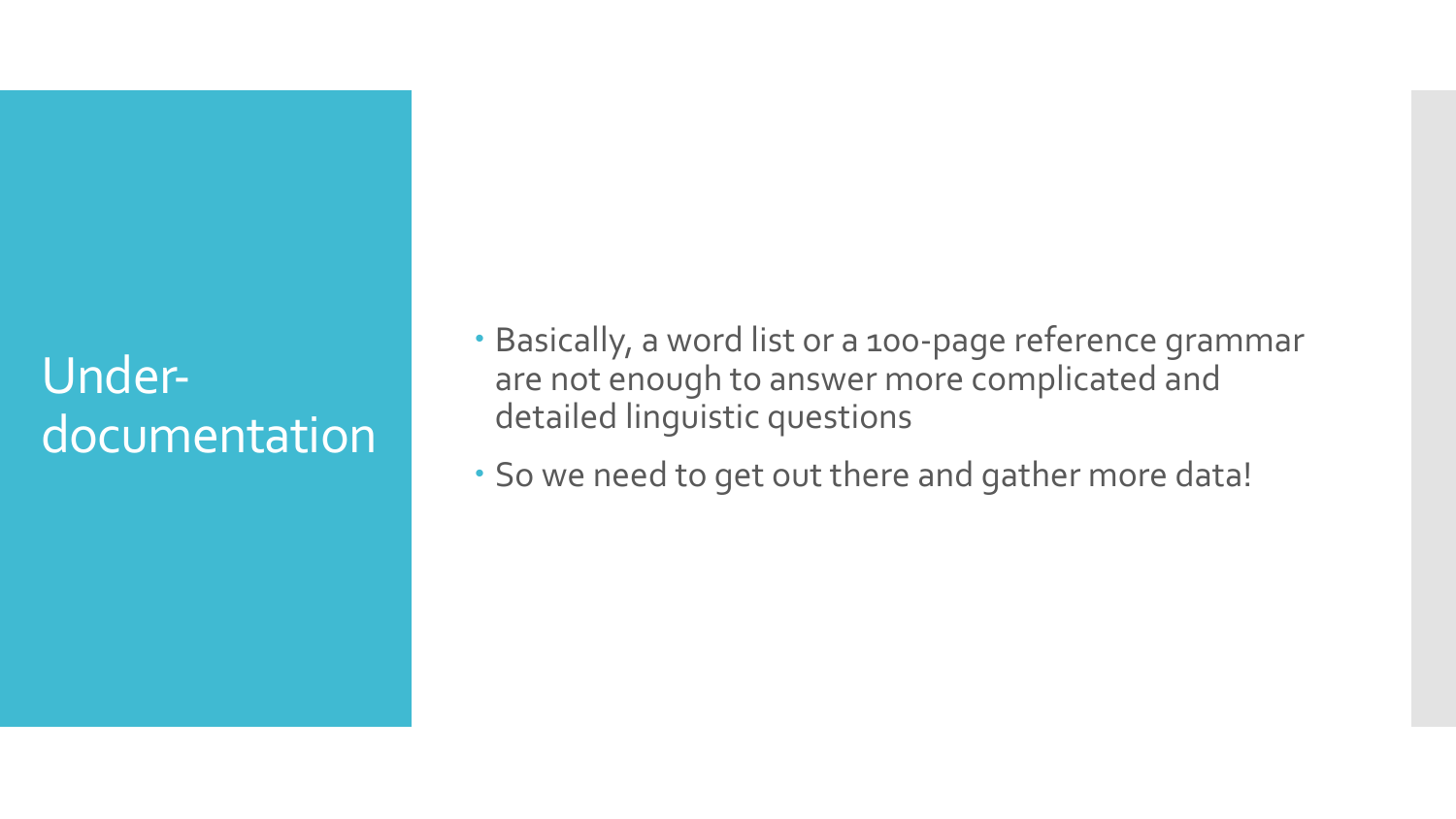# **Linguistic** theory

- Description and theory depend on each other
	- There is no such thing as a theory neutral description!
	- Any analysis of a language involves abstraction from the data, and the way in which we abstract is conditioned by our theoretical assumptions.
- Theory informs description: it forces one to make explicit hypotheses and therefore arrive at new questions
- Data inform theory: if the hypothesis is proven false by the data, or if data on a new phenomenon appear, the theory needs to be adjusted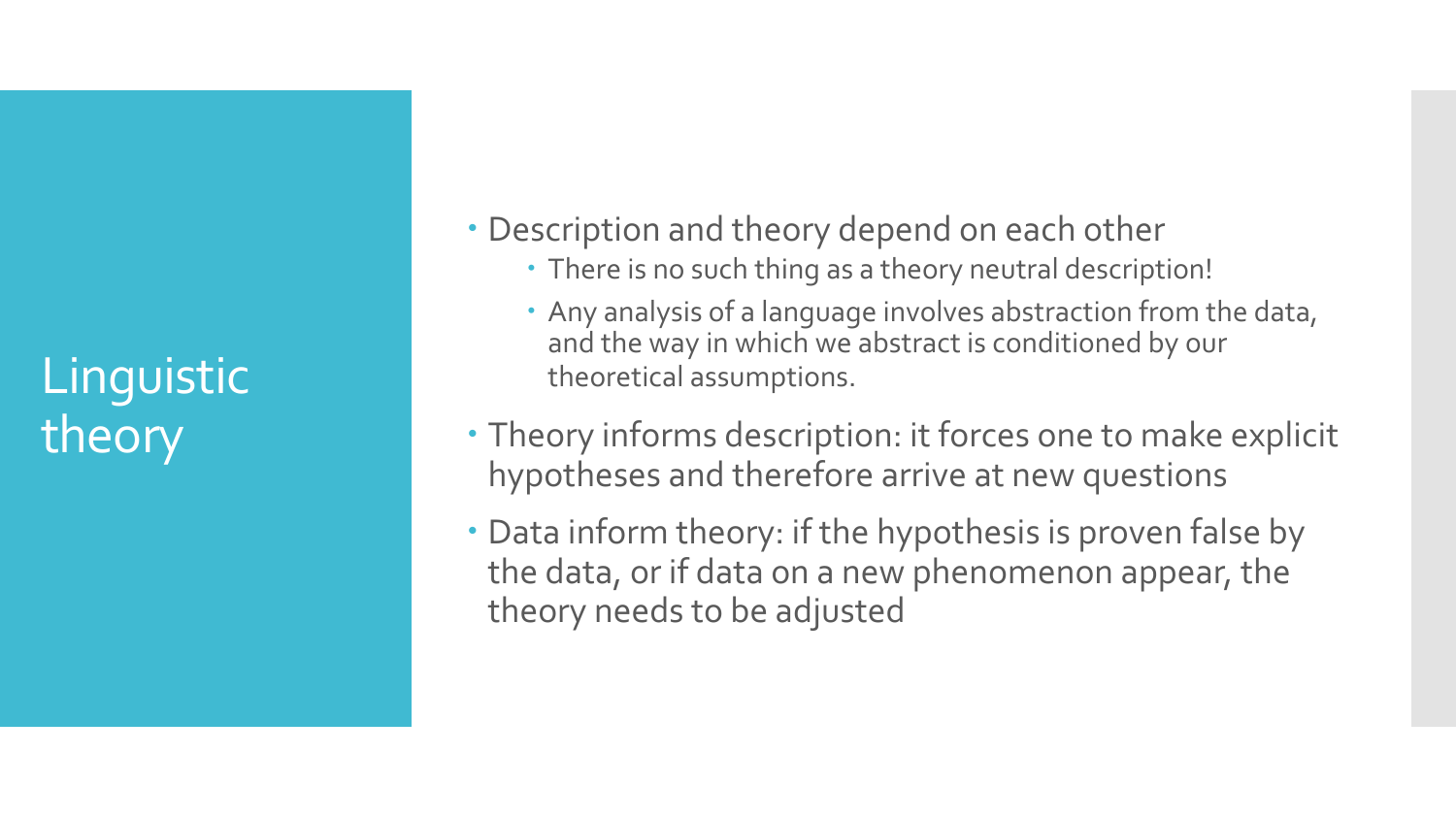### So how do we do it?

 $\triangleright$  We need someone who speaks the language (as a native speaker with active command of the language)

- And then what?
- Elicited vs. semi-spontaneous vs. spontaneous data
- Recorded and transcribed (More on this on Friday!)

Ø We need a research question and project!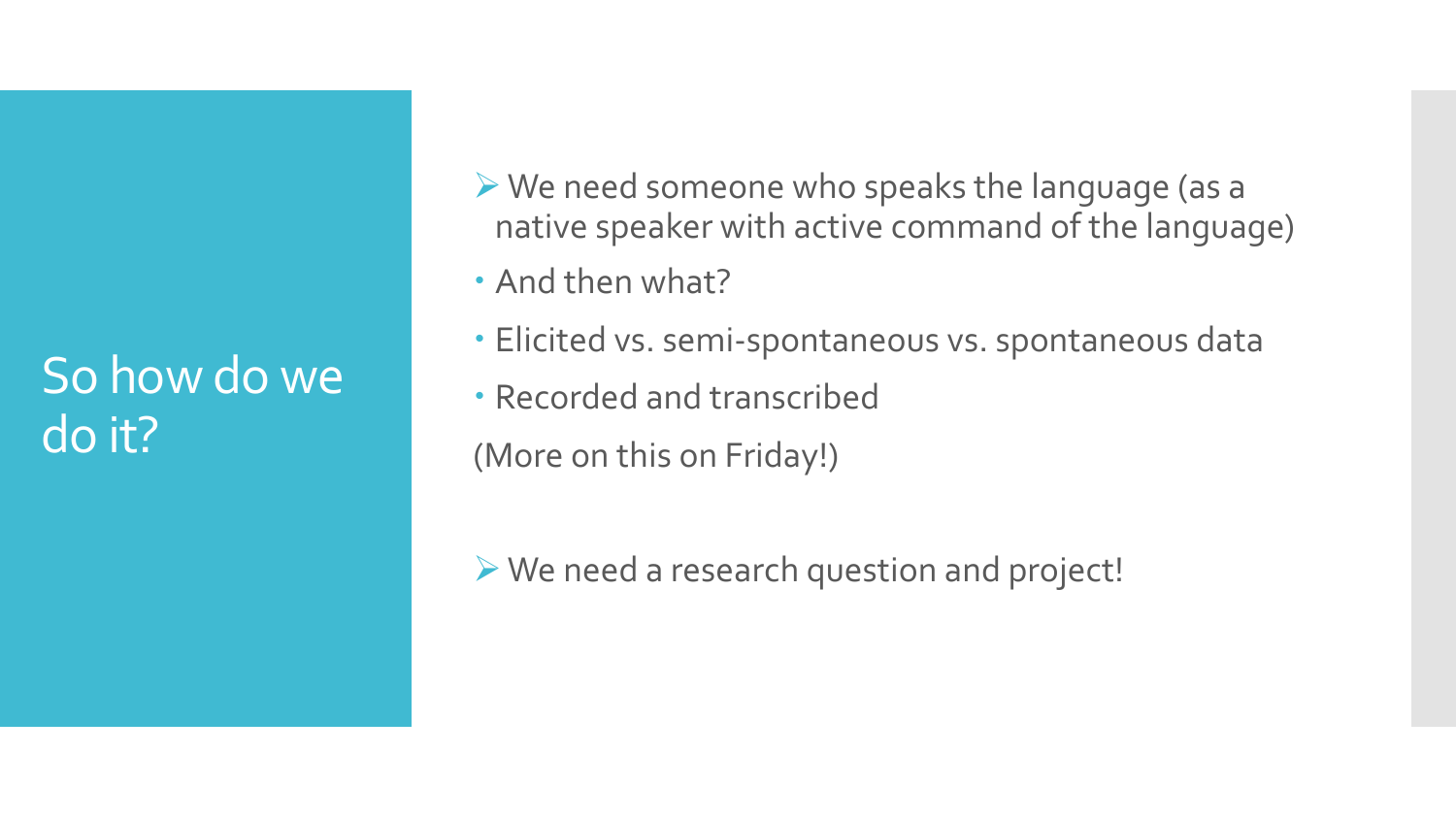8 steps to an effective linguistic research project

- 1. Choose a (broad) topic
- 2. Brainstorm (alone or with others). It is important at this stage to just generate ideas, even bad ones. Just jot them down – selecting will come later.
	- 1. Why is this interesting?
	- 2. Which different questions can we ask?
	- 3. Ask 'what if…' questions regarding your topic
	- 4. Try to think from different angles
- 3. Check what the current thinking is about this topic, and what has already been done
- 4. Select and formulate one specific research question (and thereby also limit your research area and objectives in a realistic way!)
- 5. Formulate subquestions whose answers are needed to answer the overall research question
- 6. Determine which data are needed to deduce an answer to the subquestions (if this is unrealistic, return to  $4$  and  $5$ )
- 7. Match an appropriate methodology (longer stretch of speech, specific recordings, judgements)
- 8. Make a plan for when to do what, taking into account that speakers are human beings  $\odot$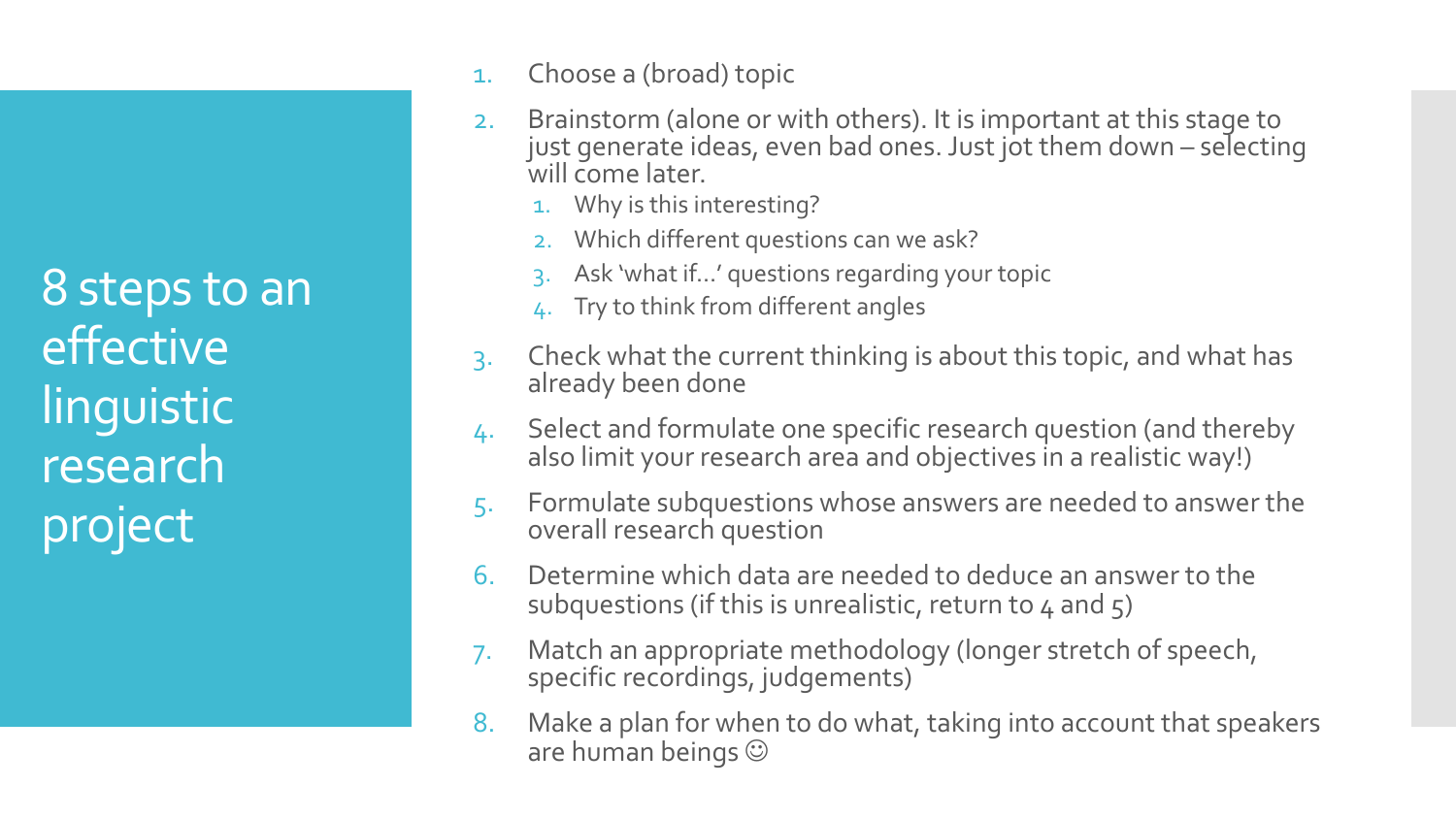#### Learning from experience

Take 5 minutes to reflect on previous projects (in study or personal life):

- What worked well?
- What are your personal potential pitfalls?
- What do you want to improve?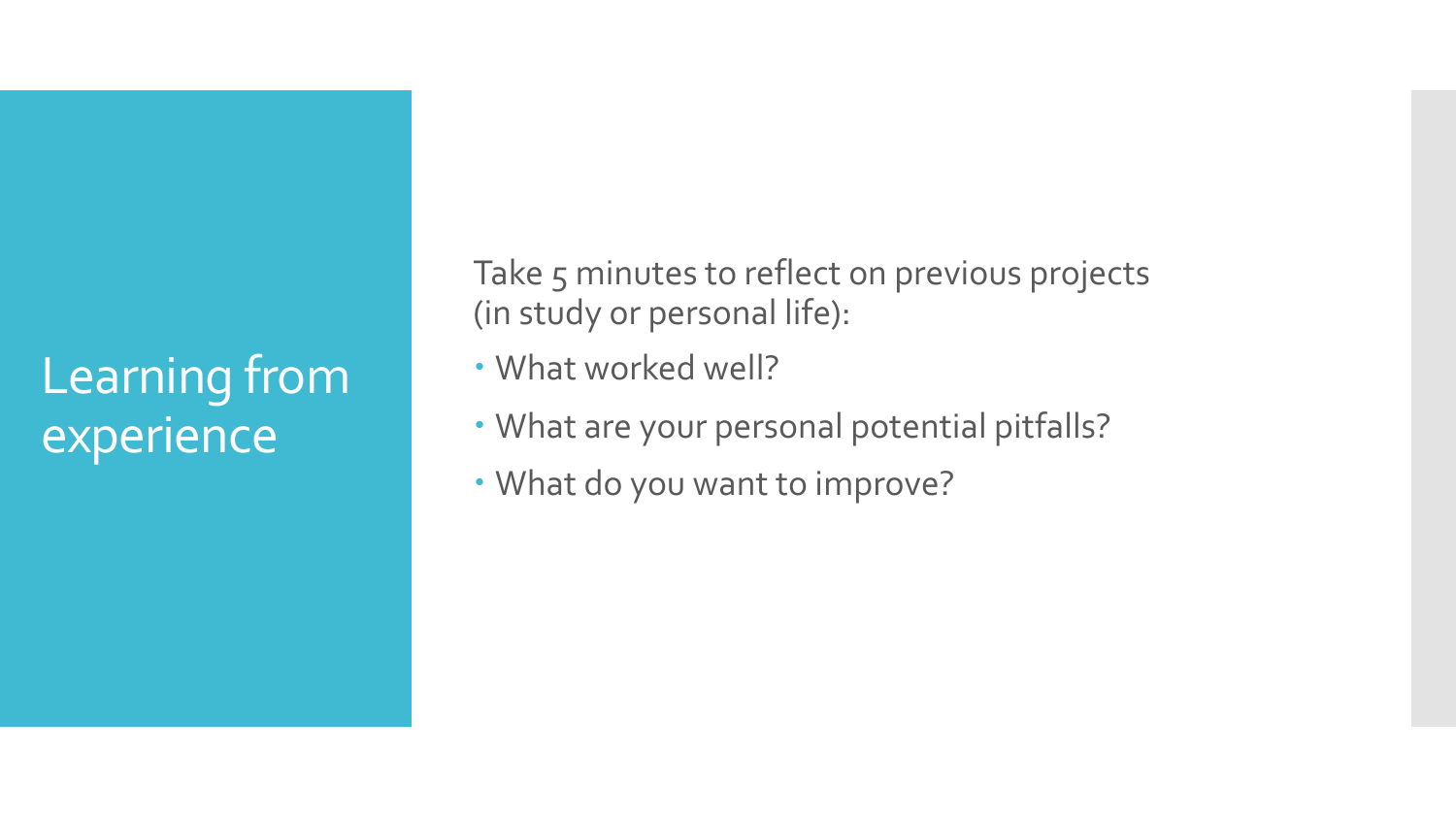Example research questions Tone in Chitonga

- Description of lexical tone in Chitonga
- Description of lexical tone in the Chitonga noun phrase: the influence of modifiers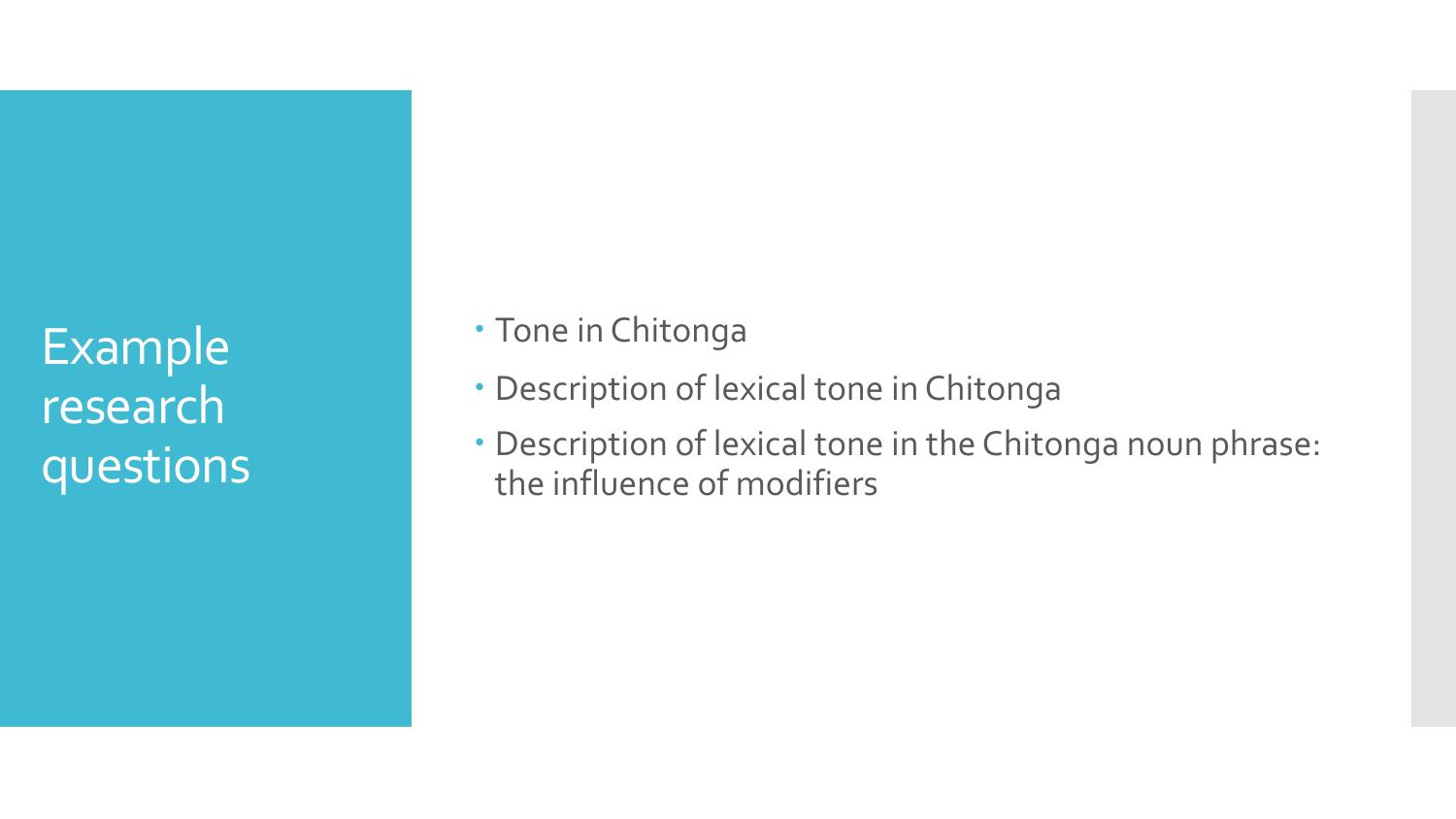## Get started!

- Tell your neighbour your topic of interest, as broadly or as narrowly as you are currently thinking about it
- Determine which step in the process you are at, or which is most useful for you at this moment (we will have further time to set up your precise project in the rest of this week)
- Put in some time and effort at that step, and perhaps the next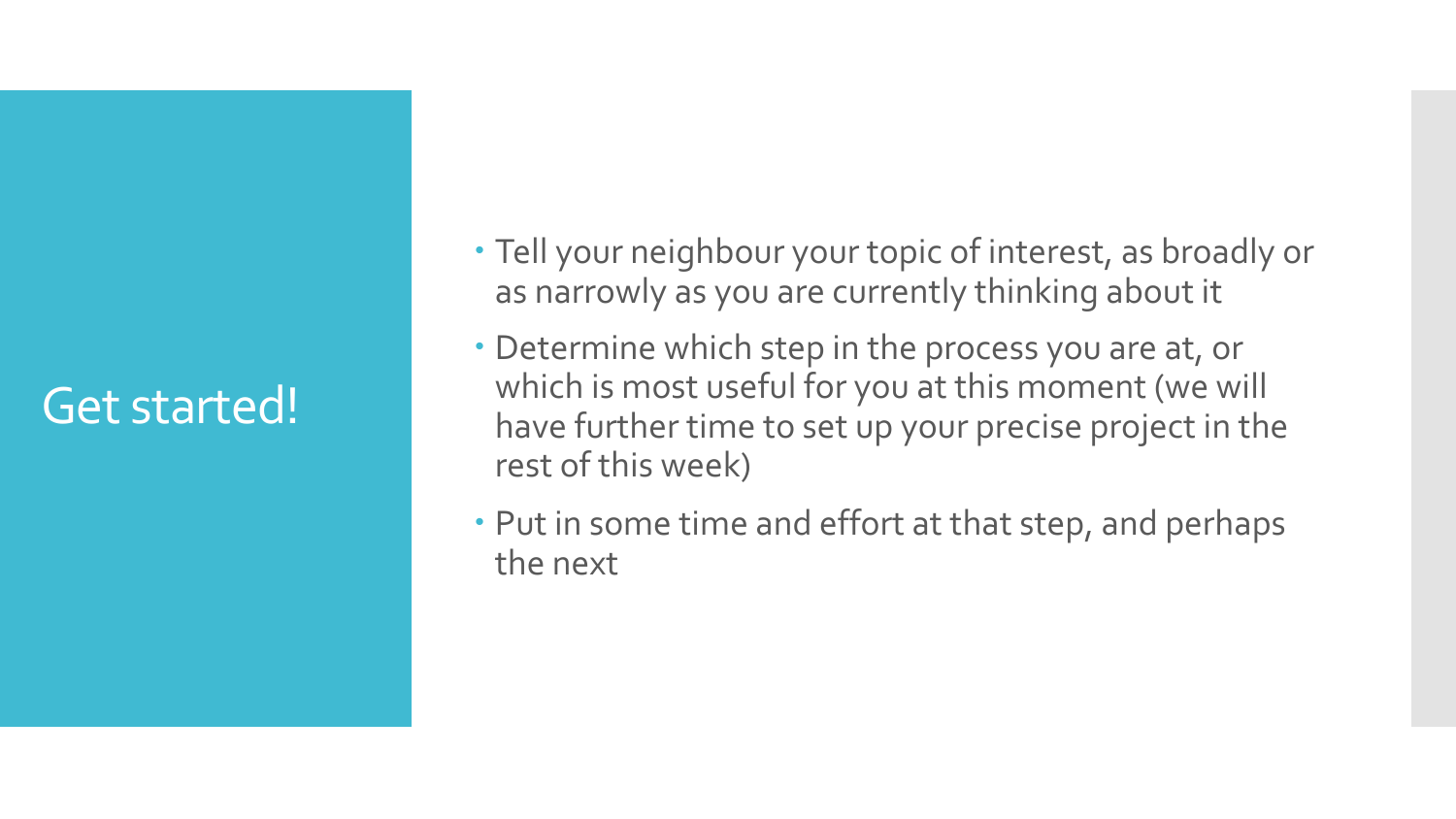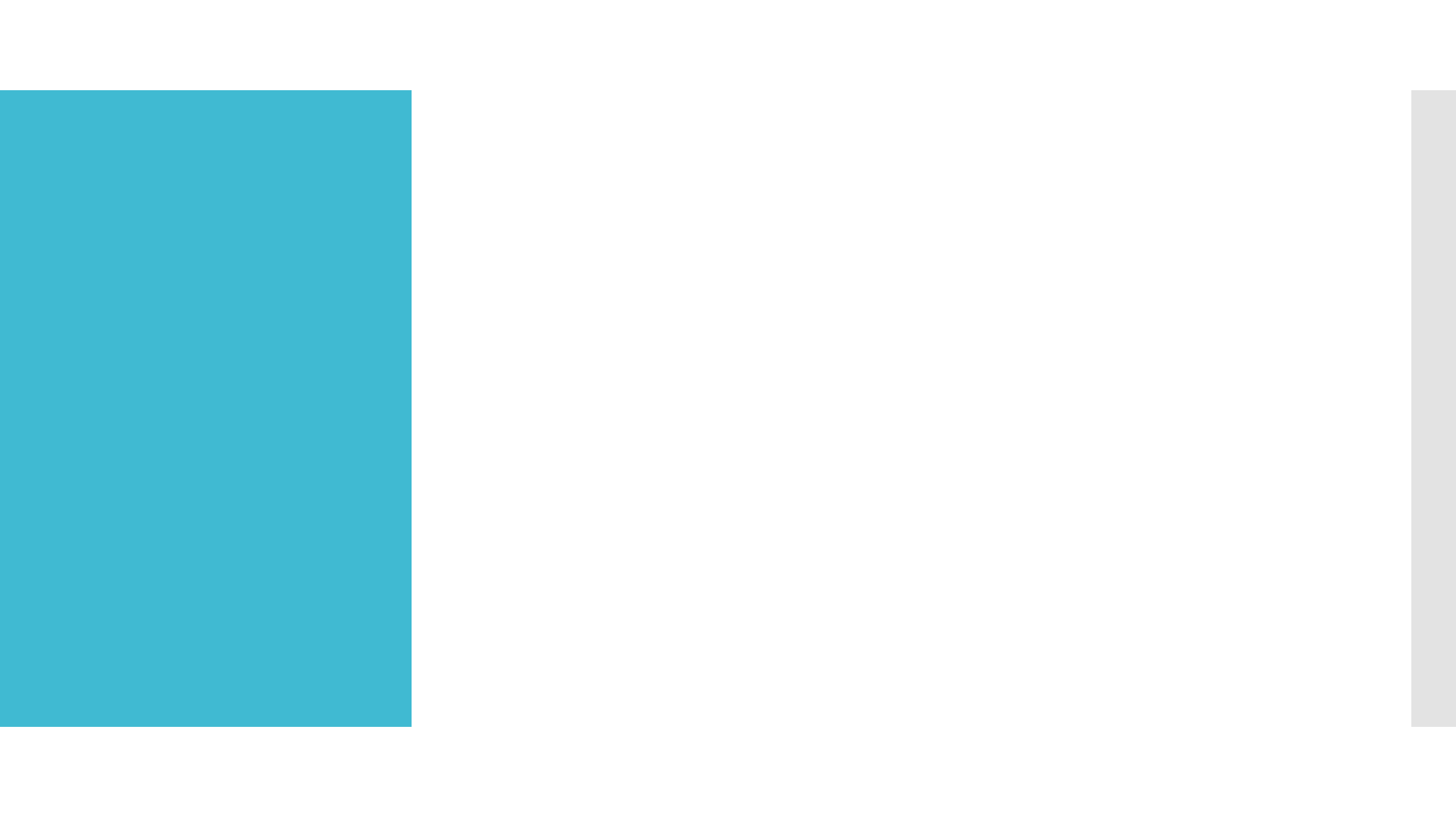|                  | <b>Elicited</b>                                                                                                          | Semi-spontaneous                                                                                                                                                 | Spontaneous                                                                                                                                                                                             |
|------------------|--------------------------------------------------------------------------------------------------------------------------|------------------------------------------------------------------------------------------------------------------------------------------------------------------|---------------------------------------------------------------------------------------------------------------------------------------------------------------------------------------------------------|
| Method           | Translation or judgement                                                                                                 | Response to a stimulus                                                                                                                                           | No stimulus                                                                                                                                                                                             |
| Good for         | Negative data<br>Competence<br>Specific forms or<br>meanings<br>Testing grammaticality<br>$\bullet$<br>hypotheses        | Spontaneous speech<br>$\bullet$<br>in specific areas<br>Performance<br>Connected<br>intonation<br>Interspeaker<br>comparison<br>Finding what you<br>don't expect | Frequency<br>$\bullet$<br>Actual use<br>Cultural<br>$\bullet$<br>knowledge<br><b>Discourse</b><br>$\bullet$<br>particles<br>Connected<br>intonation<br>Finding what<br>$\bullet$<br>you don't<br>expect |
| <b>Downsides</b> | Can be unnatural<br>$\bullet$<br>Risk of calqueing<br>$\bullet$<br>(Un) Acceptability can be<br>due to different factors | Absence of negative<br>$\bullet$<br>evidence<br>Difficult to get<br>$\bullet$<br>specific forms                                                                  | Absence of<br>$\bullet$<br>negative<br>evidence<br>Difficult to<br>search<br>Difficult to get<br>specific forms                                                                                         |
| <b>Needed</b>    | Prepared questions                                                                                                       | Appropriate stimuli<br>$\bullet$<br>for your research<br>question<br>A recorder                                                                                  | A recorder                                                                                                                                                                                              |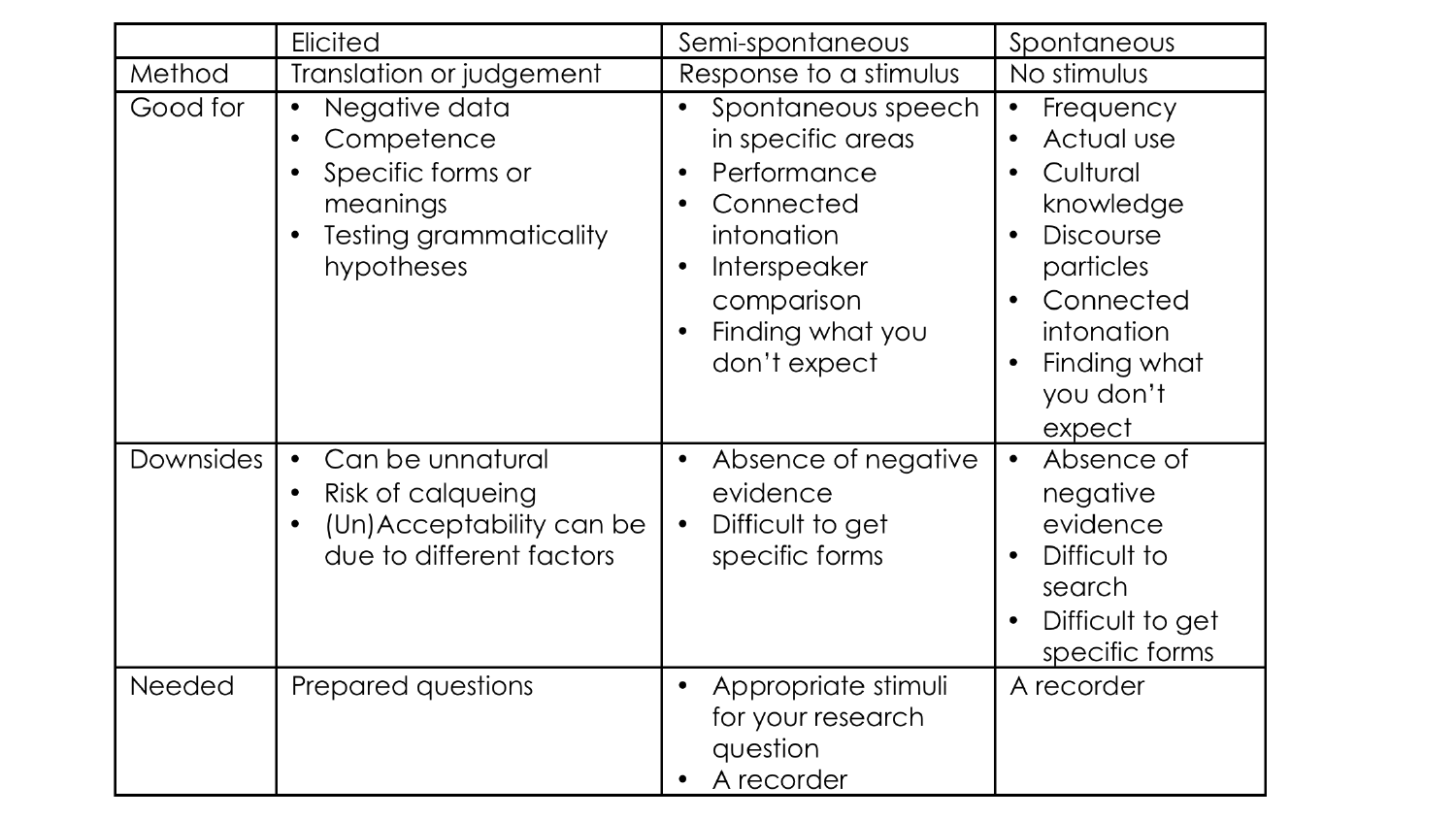# **Elicitation** pitfalls

- Speaker may accept a sentence because
	- they're being polite
	- they do not care or are tired
	- you're a foreigner
	- they misinterpreted the question/stimulus
	- · it's a good sentence!

#### Speaker may reject a sentence because

- they're making life difficult for you
- they do not care or are tired
- this is not the prescribed/taught form
- there is a mistake in a part of the sentence you weren't after
- the wrong context is imagined
- the sentence has a semantic or cultural implausibility
- $\cdot$  it's an ungrammatical or infelicitous sentence!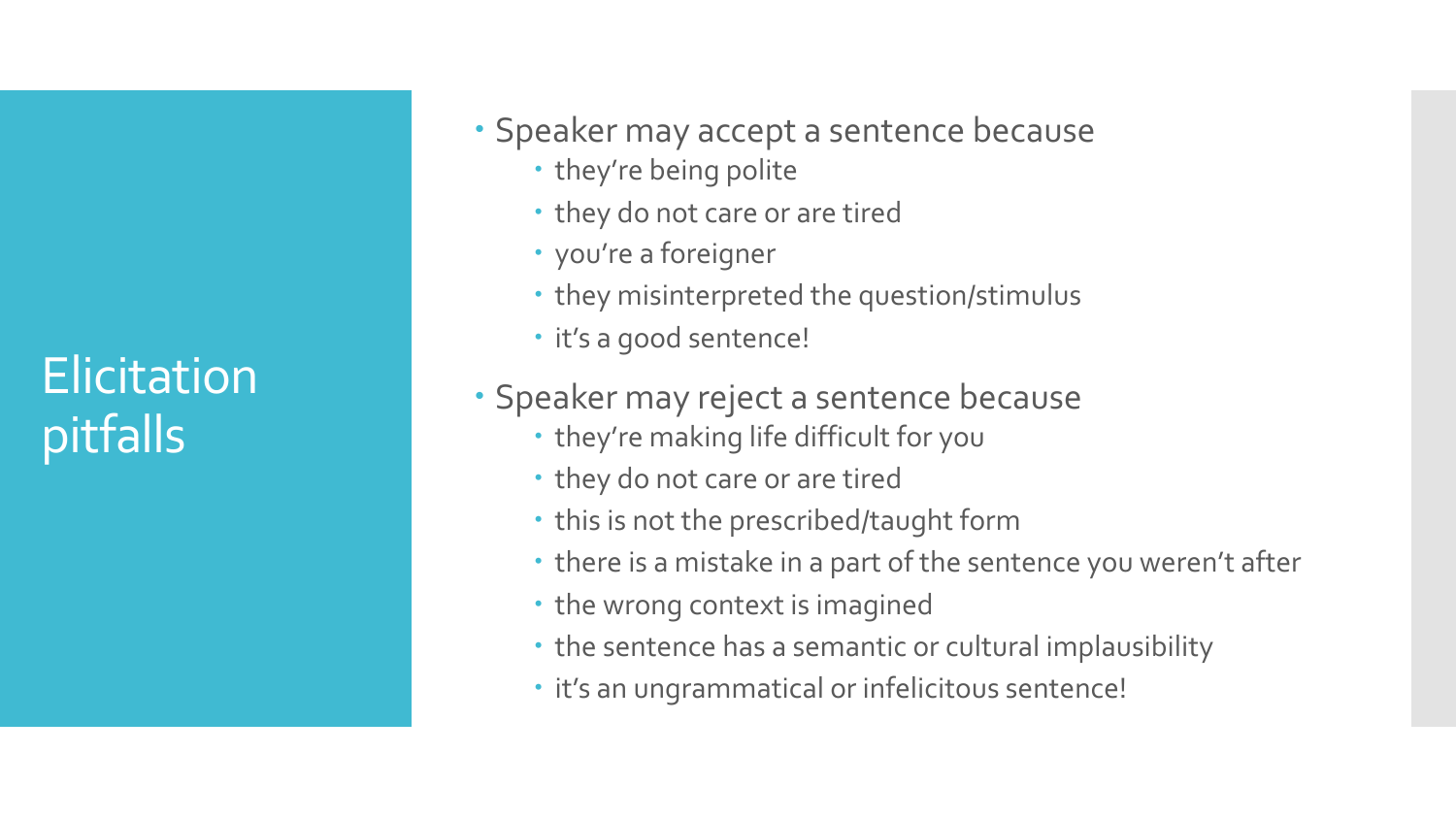Working with an informant

- They are a collaborator on the project.
- They are your teacher. They have the language intuitions you're after, so assume that they are right.
- Be respectful, polite, and patient.
- Show interest and be appreciative, even when things are not moving in the direction you had in mind. You might find something even more interesting!
- Be mindful of their state (bored, tired, …) and the tasks you ask them to do.
- Manage your own reactions to their responses to not put them off or bias them.
- By participating in this class, you agree to treat the obtained data with care!